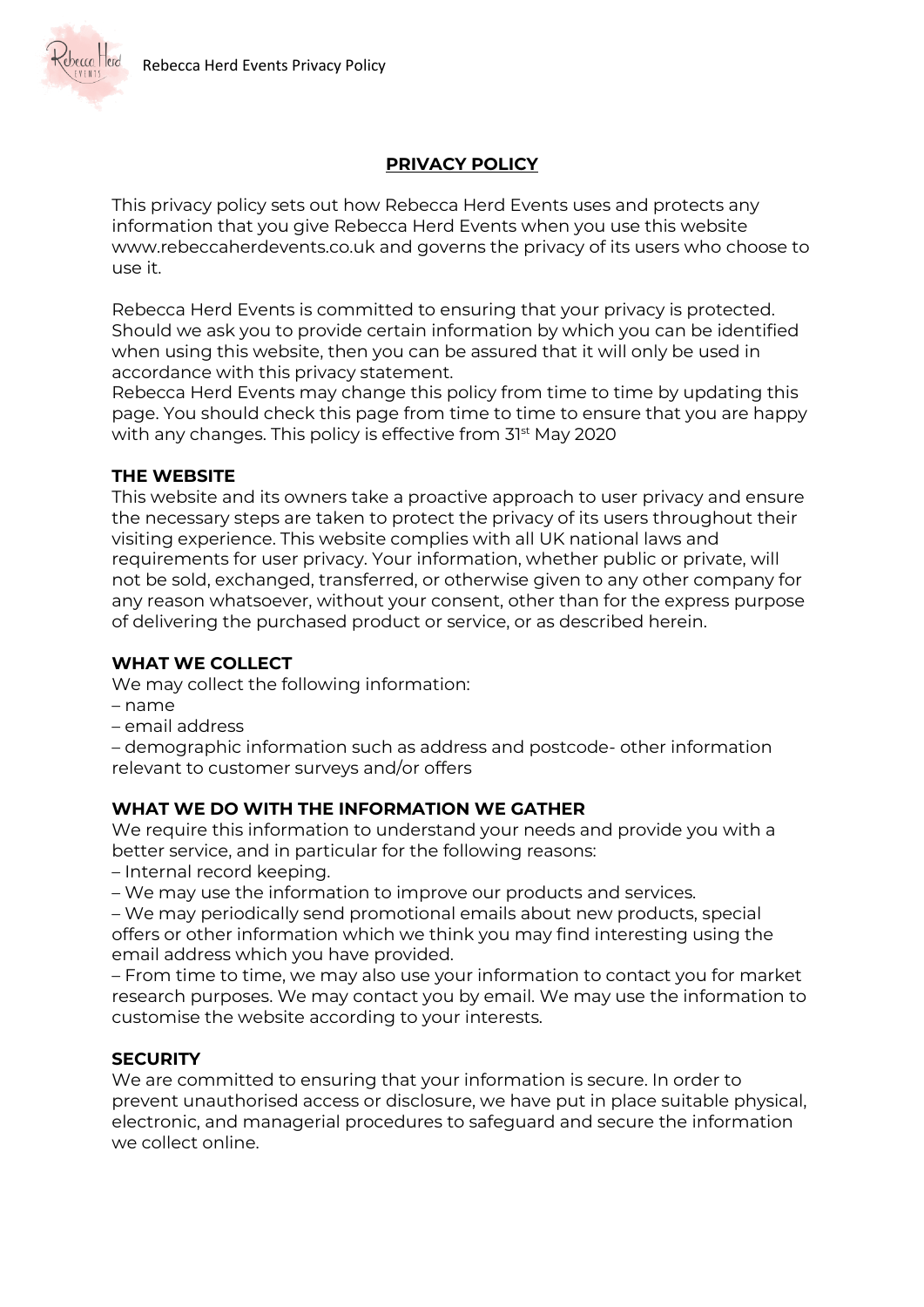

## **LINKS TO OTHER WEBSITES**

Our website may contain links to other websites of interest. However, once you have used these links to leave our site, you should note that we do not have any control over that other website. Therefore, we cannot be responsible for the protection and privacy of any information which you provide whilst visiting such sites and such sites are not governed by this privacy statement. You should exercise caution and look at the privacy statement applicable to the website in question.

### **CONTROLLING YOUR PERSONAL INFORMATION**

You may choose to restrict the collection or use of your personal information in the following ways:- if you have previously agreed to us using your personal information for direct marketing purposes, you may change your mind and/or opt out at any time by writing to or emailing us at

[rebeccaherdevents@gmail.com.](mailto:rebeccaherdevents@gmail.com) We will not sell, distribute or lease your personal information to third parties unless we have your permission or are required by law to do so. We may use your personal information to send you promotional information about third parties which we think you may find interesting if you tell us that you wish this to happen. You may request details of personal information which we hold about you under the Data Protection Act 1998. A small fee may be payable. If you would like a copy of the information held on you please write to 6 Ferris House, Findlay Mews, Marlow, SL7 1AP. If you believe that any information, we are holding on you is incorrect or incomplete, please write to or email us as soon as possible, at the above address. We will promptly correct any information found to be incorrect.

### **PAYMENT**

We do not store credit card details, nor do we share customer details with any 3rd parties.

### **ADVERTS AND SPONSORED LINKS**

This website may contain sponsored links and adverts. These will typically be served through our advertising partners, to whom may have detailed privacy policies relating directly to the adverts they serve. Clicking on any such adverts will send you to the advertisers website through a referral program which may use cookies and will track the number of referrals sent from this website. This may include the use of cookies which may in turn be saved on your computer's hard drive. Users should therefore note they click on sponsored external links at their own risk and this website and its owners cannot be held liable for any damages or implications caused by visiting any external links mentioned.

### **SOCIAL MEDIA PLATFORMS**

Communication, engagement and actions taken through external social media platforms that this website and its owners participate on are custom to the terms and conditions as well as the privacy policies held with each social media platform respectively. Users are advised to use social media platforms wisely and communicate / engage upon them with due care and caution in regard to their own privacy and personal details. This website nor its owners will ever ask for personal or sensitive information through social media platforms and encourage users wishing to discuss sensitive details to contact them through primary